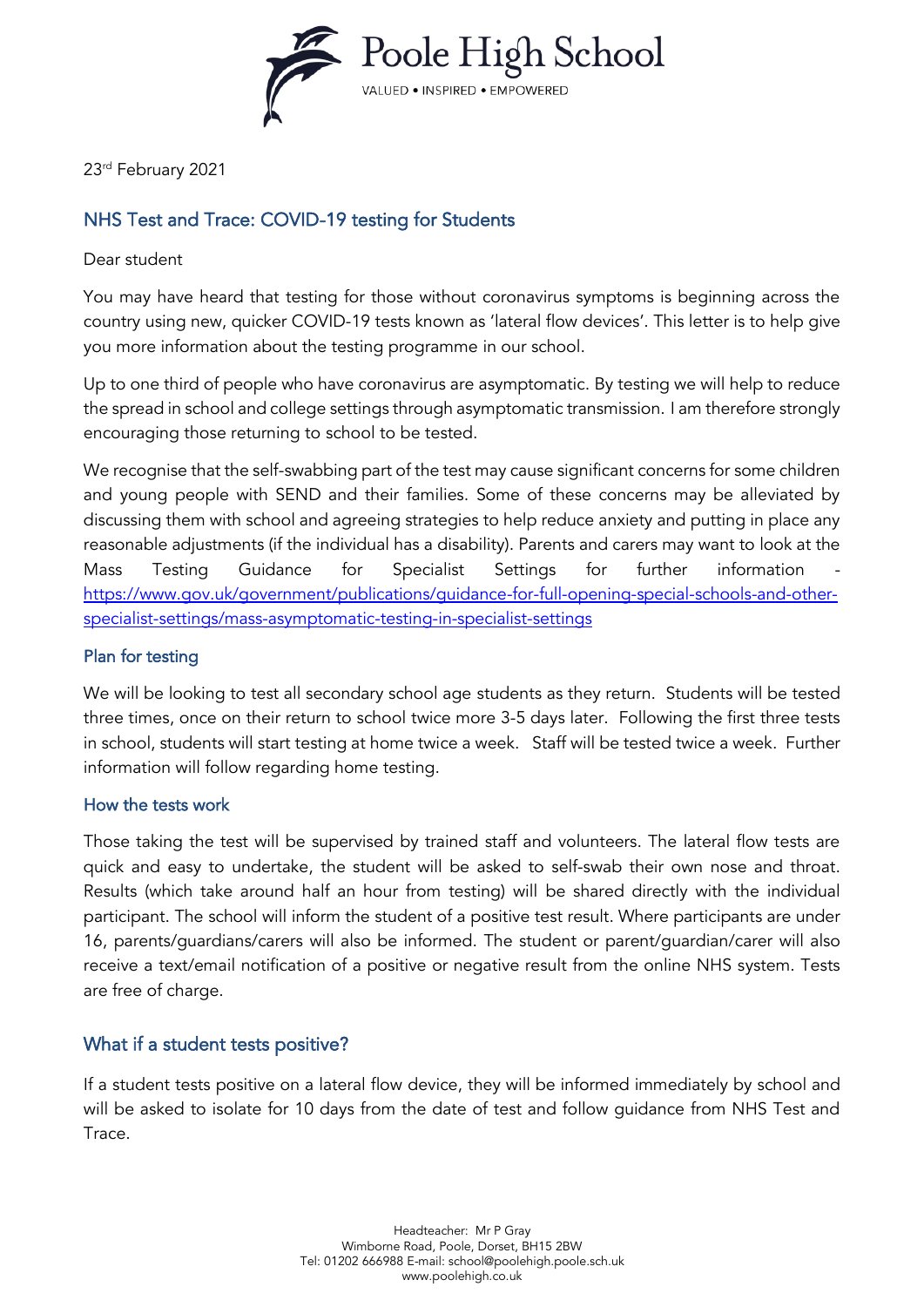## What happens if the test is negative?

While a small number of students may need to repeat the test if the first test was invalid or void for some reason, students who test negative will be able to stay in school and resume their activities as normal. Students will be informed of negative test results via text/email. Where participants are under 16, parents/guardians/carers will also be informed.

## What if staff or students have been in close contact with someone in school who tests positive?

The staff member or student will be notified that they are a close contact by the school and will be asked to isolate for 10 days from the last contact with the individual.

## What if student develops symptoms?

This testing programme at school is for people with no symptoms. If a student develops symptoms at any time (including a high temperature; a new, continuous cough; or a loss or change to their sense of smell or taste) they must immediately self-isolate, and book a test by calling 119 or visiting <https://www.gov.uk/get-coronavirus-test>

#### Privacy Notice and Consent

We have enclosed a Privacy Notice and Terms of Consent letter regarding the COVID-19 testing. Please read these documents and [click here](https://docs.google.com/forms/d/1qLKGdwmlwjiqnclf4JsSZgfcawy6Mfhk47_YuCNzx44/edit?usp=sharing) to opt in or out of lateral flow testing. This form must be completed by Thursday 25<sup>th</sup> February 2021 at 3.00pm.

We will support our students throughout, but please contact us if you have any questions, via email: school@poolehigh.poole.sch.uk

Yours sincerely

Mr P Gray Headteacher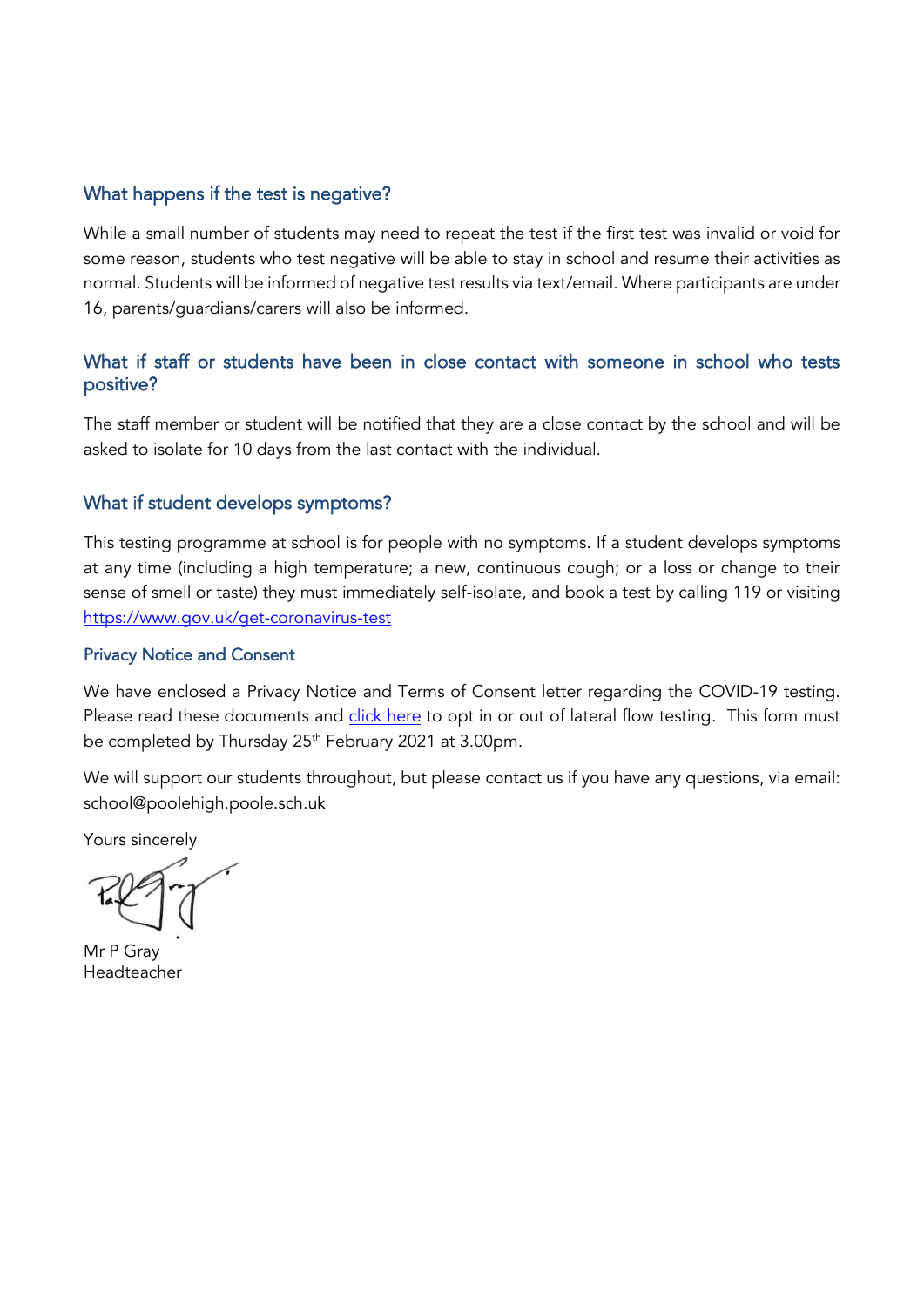

# Consent form for COVID-19 testing in secondary schools and colleges

## Introduction

This consent form is for participation in tests designed to detect asymptomatic coronavirus cases. Anyone experiencing symptoms should follow [government guidelines to self-isolate,](https://www.gov.uk/government/publications/covid-19-stay-at-home-guidance/stay-at-home-guidance-for-households-with-possible-coronavirus-covid-19-infection) even if they have had a recent negative lateral flow test.

Consent relates to the following groups of students/pupils and staff as follows:

- **•** For pupils and students younger than 16 years this form must be completed by the parent or legal guardian. Please complete one consent form for each child you wish to participate in testing.
- Pupils and students over 16 who are able to provide informed consent can complete this form themselves, having discussed participation with their parent / guardian if under 18.
- For any pupil or student who does not have the capacity to provide informed consent this form must be completed by the parent or legal guardian. Please complete one consent form for each child you wish to participate in testing.

## Terms of consent

1. I have had the opportunity to consider the information provided by the school about the testing, ask questions and have had these answered satisfactorily, based on the information presented in the letter dated 23rd February 2021 and the attached Privacy Notice.

2. In the case of under 16s, I have discussed the testing with my child and my child is happy to participate. If on the day of testing they do not wish to take part, then they will not be made to do so and consent can be withdrawn at any time ahead of the test.

3. I consent to having / my child having a nose and throat swab for lateral flow tests. I / my child will self-swab if I / my child is able to otherwise I understand that assistance is available. In the case of under 16s or pupils who are not able to provide informed consent, I have discussed the testing with my child and they are happy to participate and self-swab (with assistance if required).

4. I understand that there may be multiple tests required and this consent covers all tests for the named person. If, on the day of testing I / they do not wish to take part, then I understand I / they will not be made to do so and that consent can be withdrawn at any time ahead of the test.

5. I consent that my / my child's sample(s) will be tested for the presence of COVID-19.

6. I understand that if my /my child's result(s) are negative on the lateral flow test I will not be contacted by the school/college except where *I am / they are a close contact of a confirmed positive*.

8. If the lateral flow test indicates the presence of COVID-19, I commit to ensuring that  $1/$  my child is removed from school premises as promptly as possible, bearing in mind I / they may have some anxiety following a positive test result and I understand that I/ my child will be required to self-isolate following public health advice.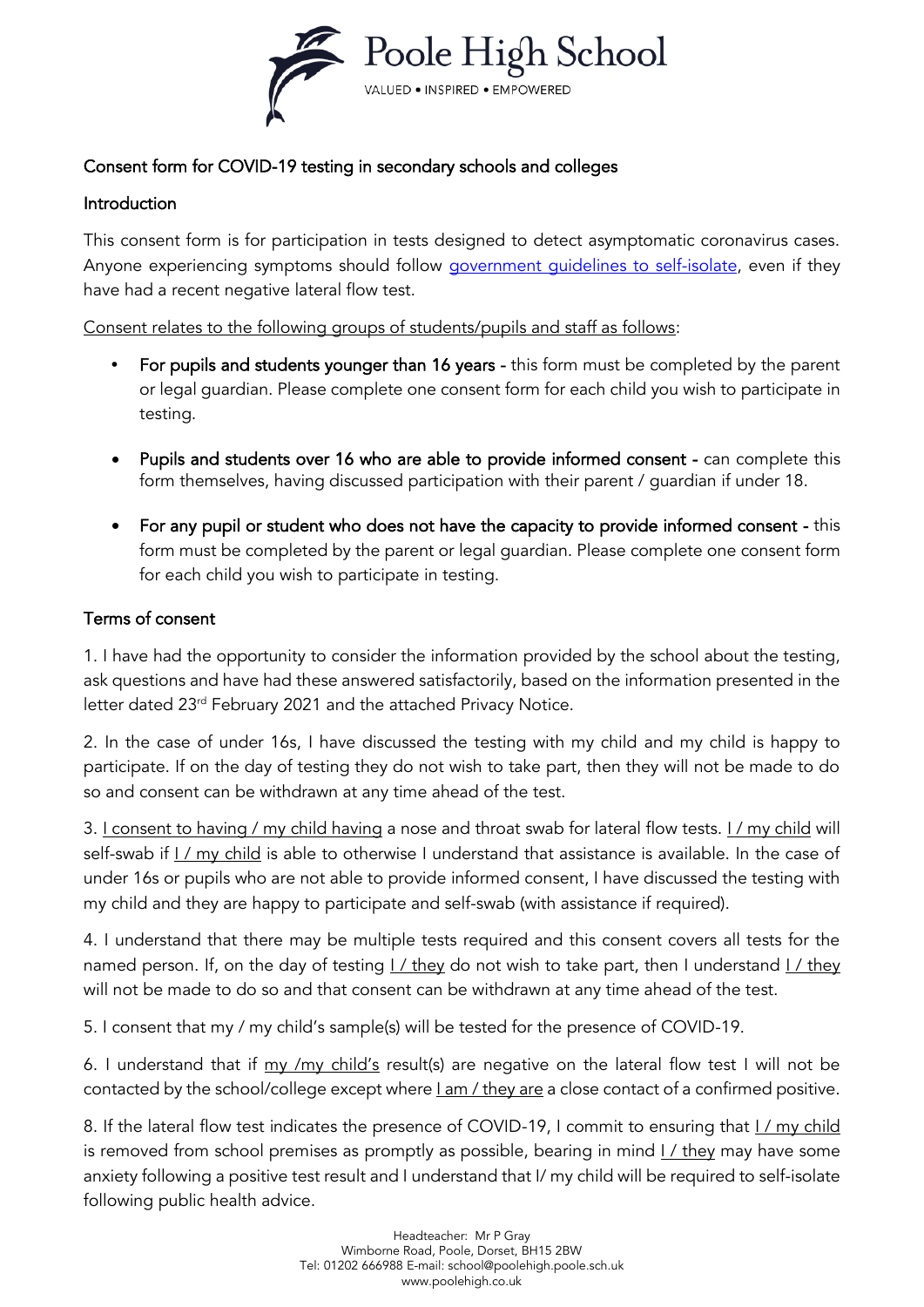# **Poole High School – COVID-19 Testing Privacy Statement**

## **Ownership of the Personal Data**

To enable the Covid-19 testing to be completed at Poole High School we need to process personal data for pupils taking part, including sharing of personal data where we have a legal obligation. Poole High School is the Data Controller for the data required for processing the tests and undertaking any actions which are needed by the school to ensure we meet our public health and safeguarding legal obligations.

Personal data relating to tests for pupils Section 175 of the Education Act 2002.

If you decline a test, we record your decision under the legitimate interest of school in order to have a record of your decisions and to reduce unnecessary contact with you regarding testing.

The processing of special category personal data is processed under the provisions Section 9.2(i) of GDPR, where it is in the public interest on Public Health Grounds. This data is processed under the obligations set out in Public Health legislation (Regulations 3(1) and (4) of the Health Service (Control of Patient Information) Regulations 2002 (COPI)) which allows the sharing of data for COVID related purposes and where it is carried out by a someone who owes an equivalent duty of confidentiality to that data.

Data Controllership is then passed to the Department for Health and Social Care (DHSC) for all data that we transfer about you and your test results to them. For more information about what they do with your data please see the Test and Trace [Privacy Notice.](https://contact-tracing.phe.gov.uk/help/privacy-notice) The establishment remains the Data Controller for the data we retain about you.

# **Personal Data involved in the process**

We use the following information to help us manage and process the tests:

- Name
- Date of birth (and year group)
- Gender
- **•** Ethnicity
- First line of address
- Home postcode
- Email address
- Mobile number
- Unique barcode assigned to each individual test and which will become the primary reference number for the tests
- Test result
- Parent/guardians contact details (if required)

We will only use information that is collected directly from you specifically for the purpose of the tests, even if you have previously provided us with this information.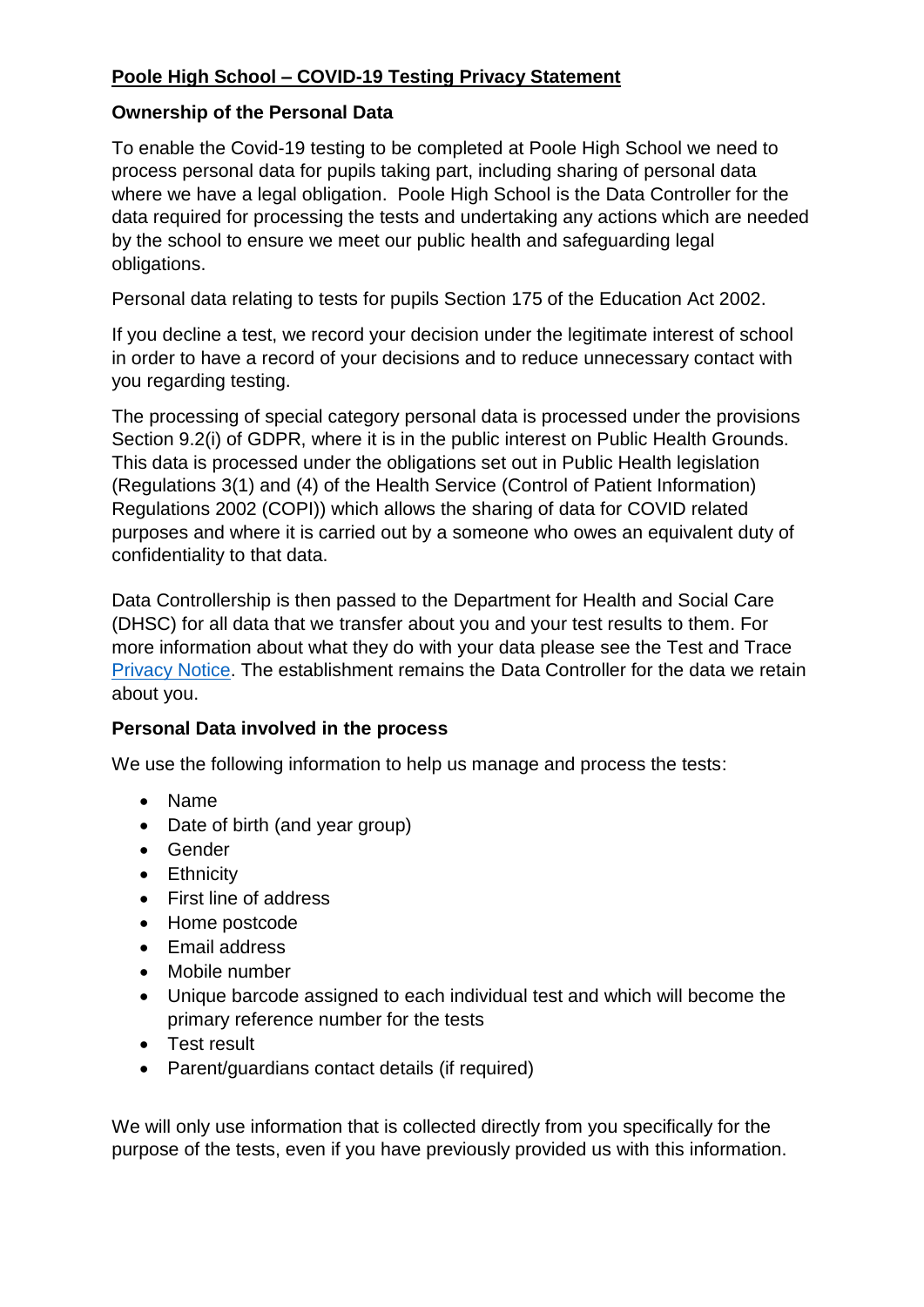# **How we store your personal information**

The information will only be stored securely on local spreadsheets in school whilst it is needed. It will also be entered directly onto DHSC digital services for the NHS Test and Trace purposes. Schools will not have access to the information on the digital service once it has been entered.

## **Processing of Personal Data Relating to Positive test results**

The student or parent (depending on contact details provided) will be informed of the result by the school and advised how to book a confirmatory test.

We will use this information to enact their own COVID isolation processes without telling anyone who it is that has received the positive test.

The information will be transferred to DHSC, who will share this with the NHS, GPs. PHE and the Local Government will use this information for wider test and trace activities as well as statistical and research purposes.

This information is processed and shared under obligations set out in Public Health legislation under Regulations 3(1) and (4) of the Health Service (Control of Patient Information) Regulations 2002 (COPI) which allows the sharing of data for COVID related purposes.

This information will be kept by the school/college for up to 14 days and by the NHS for 8 years.

## **Processing of Personal Data Relating to Negative test results**

We will record a negative result and the information transferred to DHSC, NHS. PHE and the Local Government who will use the information for statistical and research purposes.

This information is processed and shared under obligations set out in Public Health legislation under Regulations 3(1) and (4) of the Health Service (Control of Patient Information) Regulations 2002 (COPI) which allows the sharing of data for COVID related purposes.

This information will be kept by the school for up to 14 days and by the NHS for 8 years.

# **Processing of Personal Data relating to declining a test**

We will record that you have declined to participate in a test and this information will not be shared with anyone.

# **Data Sharing Partners**

The personal data associated with test results will be shared with

- DHSC, NHS, PHE to ensure that they can undertake the necessary Test and Trace activities and to conduct research and compile statistic about Coronavirus.
- Your GP to maintain your medical records and to offer support and guidance as necessary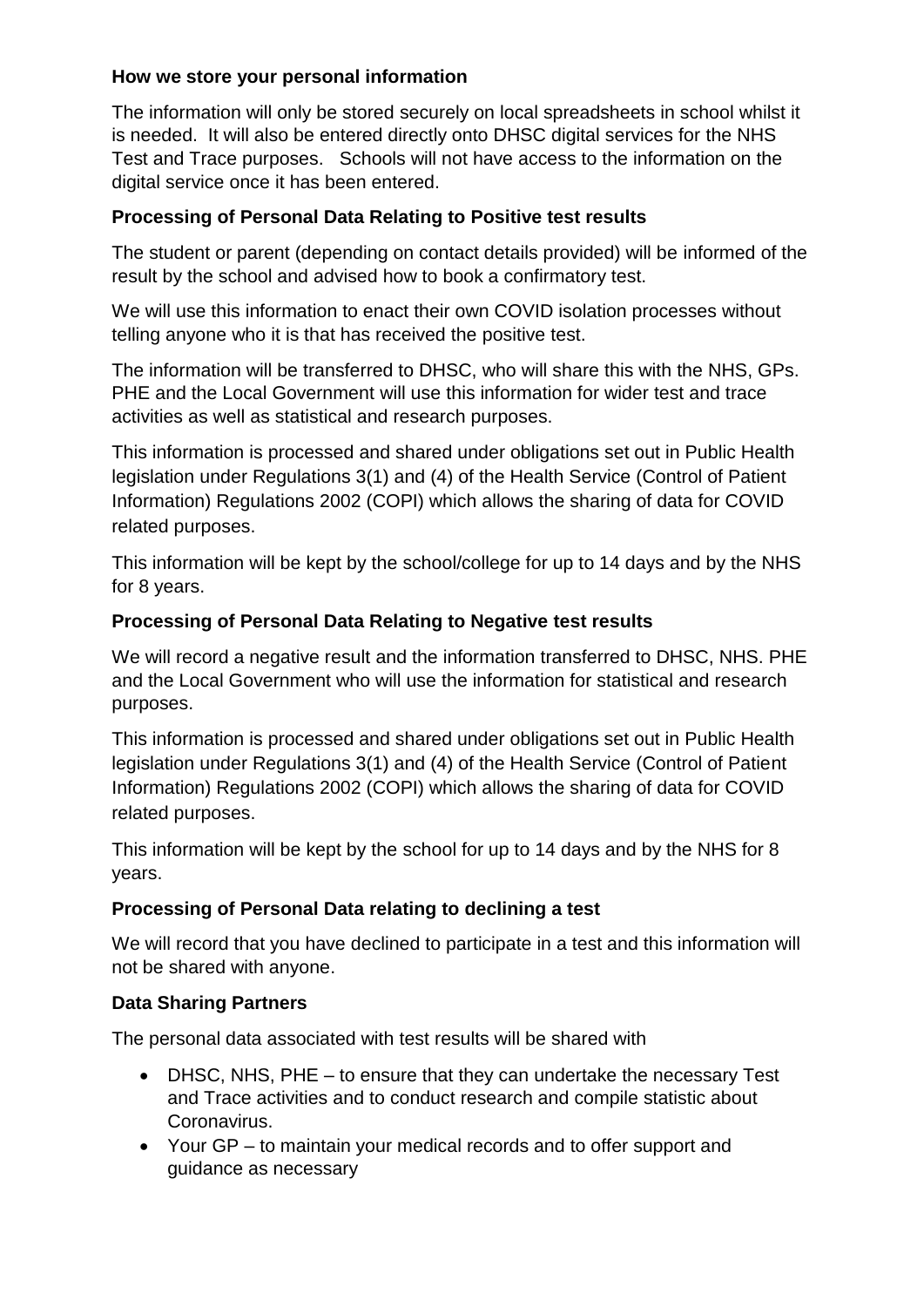Local Government to undertake local public health duties and to record and analyse local spreads.

## **Your Rights**

Under data protection law, you have rights including:

**Your right of access** - You have the right to ask us for copies of your personal information.

**Your right to rectification** - You have the right to ask us to rectify personal information you think is inaccurate. You also have the right to ask us to complete information you think is incomplete.

**Your right to erasure** - You have the right to ask us to erase your personal information in certain circumstances.

**Your right to restriction of processing** - You have the right to ask us to restrict the processing of your personal information in certain circumstances.

**Your right to object to processing** - You have the the right to object to the processing of your personal information in certain circumstances.

**Your right to data portability** - You have the right to ask that we transfer the personal information you gave us to another organisation, or to you, in certain circumstances.

You are not required to pay any charge for exercising your rights. If you make a request, we have one month to respond to you.

Please contact us at [school@poolehigh.poole.sch.co.uk](mailto:school@poolehigh.poole.sch.co.uk) if you wish to make a request.

## **How to complain**

If you have any concerns about our use of your personal information, you can make a complaint to us at d.newman@poolehigh.poole.sch.uk.

You can also complain to the ICO if you are unhappy with how we have used your data.

The ICO's address:

Information Commissioner's Office Wycliffe House Water Lane Wilmslow **Cheshire** SK9 5AF

Helpline number: 0303 123 1113